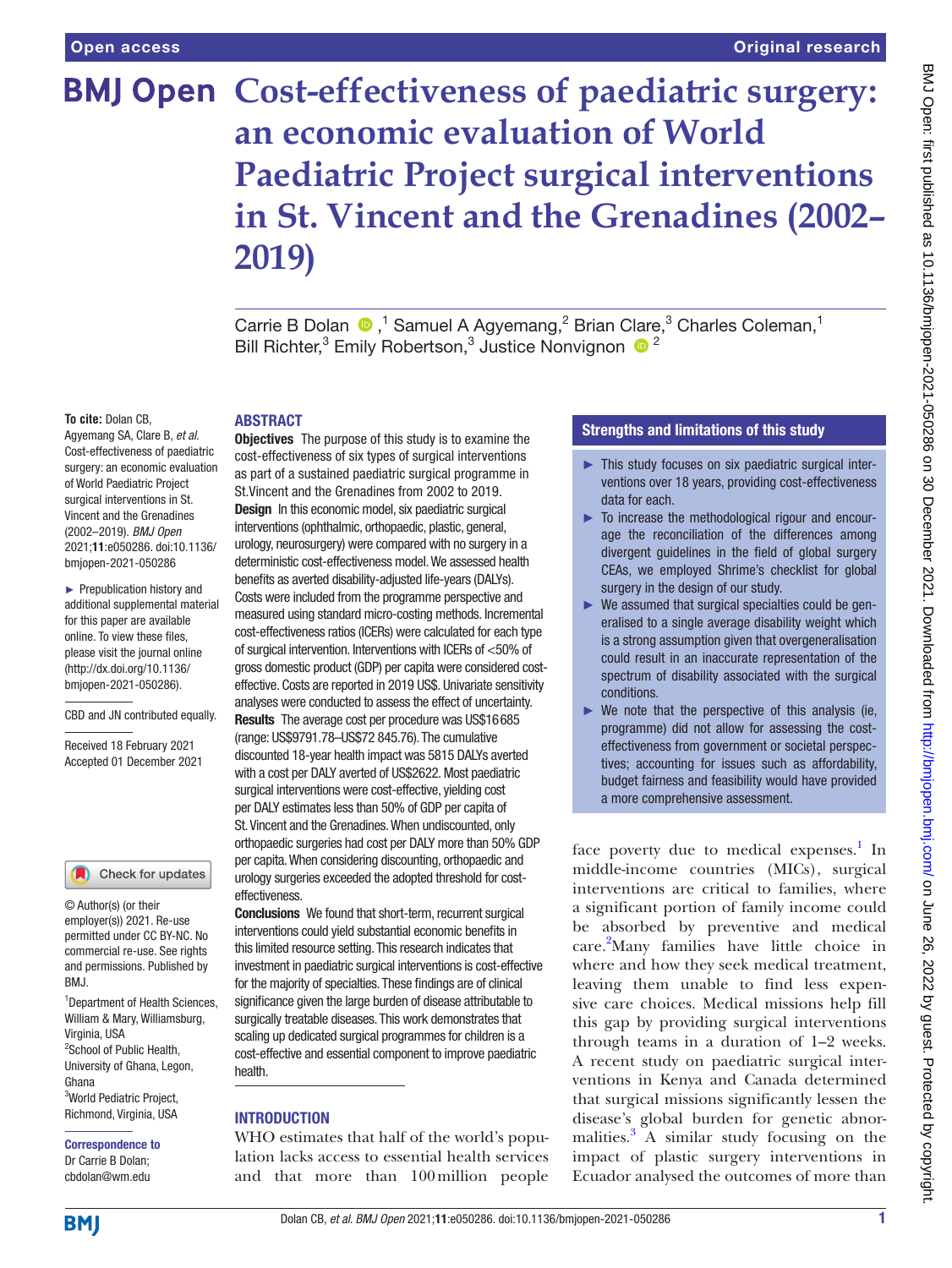1000 reconstructive cases. This study concluded that surgical interventions that tackle common and treatable diseases lead to substantial clinical and economic benefits.<sup>4</sup> Another study based in Uganda focused on the cost-effectiveness of infrastructure improvement. They found that a dedicated paediatric operating room is cost-effective if hospital space and personnel pre-exist to staff the facility.<sup>[5](#page-6-4)</sup> Thus, quantifying paediatric surgical missions' economic impact deserves attention from researchers and policy-makers alike. Previous studies have assessed the impact of specific paediatric surgical procedures in resource-limited settings, but existing research lacks conclusions on projects with multi-specialty scopes.<sup>67</sup> Therefore, we add to the scarce evidence related to the value of short-term, recurrent paediatric surgical missions by analysing 18 years of World Paediatric Project (WPP) paediatric surgical procedures in St. Vincent and the Grenadines. WPP is a nonprofit organisation with a mission to help critically ill children and build healthcare capacity. The scope and nature of WPP's surgical work are outlined in [online supplemental material section 1.](https://dx.doi.org/10.1136/bmjopen-2021-050286) The purpose of this study is to examine the economic effect of recurrent, short-term surgical care as part of the WPP sustained paediatric surgical programme in St. Vincent and the Grenadines from 2002 to 2019. We approached the question, 'Are specialised paediatric surgical interventions cost-effective compared with no surgery?' from a programme perspective and measured by disabilityadjusted life-years (DALYs). This study assessed the relevant costs and benefits of conducting paediatric plastic surgery, neurosurgery, ophthalmic surgery, general paediatric surgery, urology and paediatric orthopaedic surgery using cost-effectiveness analysis (CEA) as an analytical framework.

## **METHODS**

### Patient and public involvement statement

Patients and public representatives were not involved in the research design or analysis of this study. This study was conducted in partnership with the WPP, and results will be disseminated through the WPP website to the public.<sup>8</sup>

#### Model design

We retrospectively collected clinical data from the WPP's database comprising 914 surgical procedures for children living in St. Vincent and the Grenadines over eighteen years. Six paediatric surgical interventions (ophthalmic, orthopaedic, plastic, general, urology, neurosurgery) were compared with no surgery from a programme perspective in a deterministic cost-effectiveness model implemented in Microsoft Excel. We applied standard microcosting methods to assign procedure-level costs detailed in the [online supplemental material section 2 and tables 1-3](https://dx.doi.org/10.1136/bmjopen-2021-050286)). We assessed health benefits as averted DALYs. Univariate sensitivity analyses were conducted to assess the effect of uncertainty. Costs and health outcomes data were used to estimate incremental cost-effectiveness ratios (ICERs)

of conducting paediatric plastic surgery, neurosurgery, ophthalmic surgery, general paediatric surgery, urology and paediatric orthopaedic surgery. Programme costs and outputs were tabulated from services initiated between October 2002 and September 2019 in US dollars (US\$), when the data set was closed. Cost-effectiveness is reported as estimates of discounted (3%) and undiscounted DALYs averted by each surgical specialty. Disability weights for paediatric specialties were obtained by averaging values from Global Burden of Disease (GBD) studies,<sup>[9](#page-6-7)</sup> and others<sup>3</sup> <sup>10-13</sup> as outlined by Saxton *et al.*<sup>[14](#page-6-8)</sup> Calculated averages are provided in [online supplemental material](https://dx.doi.org/10.1136/bmjopen-2021-050286)  [section 3 and table 4.](https://dx.doi.org/10.1136/bmjopen-2021-050286) The following program-level variables were selected as possible predictors of programme efficiency: personnel, management, equipment, supplies, drugs, hospital facility, surgical teams, consultations that resulted in surgery and the associated surgery provided, and children who received surgery. These predictors are outlined in [online supplemental material section 2 and](https://dx.doi.org/10.1136/bmjopen-2021-050286)  [tables 1–3.](https://dx.doi.org/10.1136/bmjopen-2021-050286)

### Clinical data

The clinical dataset on which cost estimations were generated for this study comprises 914 surgical procedures for children living in St. Vincent and the Grenadines between October 2002 and September 2019. All surgical procedures in the dataset were performed by visiting paediatric specialists in St. Vincent and the Grenadines, coordinated through WPP's International Teams Programme, and reported to WPP by completing its designated operative note form. The clinical dataset was obtained retrospectively from WPP's database and was provided in a de-identified format for the study. There are 650 paediatric patients represented in the dataset. The difference in the number of patients vs surgical procedures is due to both patients receiving more than one procedure in the same period and patients receiving procedures years apart, indicating the longitudinal aspect of WPP's clinical data. Based on WPP's criteria for qualification of paediatric specialist services for its programmes, all surgical procedures provided by a visiting surgeon to a patient were included in the dataset if the first surgical procedure that the patient received from WPP was when the patient was 0–21 years of age. Thirty-four surgical procedures were excluded from the data set. Details on the procedure exclusion criteria are outlined in [online](https://dx.doi.org/10.1136/bmjopen-2021-050286)  [supplemental material section 4.](https://dx.doi.org/10.1136/bmjopen-2021-050286)

### Estimating costs

The costs of paediatric surgical intervention include direct expenditure for medical care and indirect costs. In this study, the direct expenditures for medical care include equipment, supplies and medications purchased by WPP and an estimate of the portion of WPP's overhead, management and development costs attributable to surgeries in St. Vincent. These costs also include medical volunteers' travel to St. Vincent and the Grenadines (airfare, lodging, in-country transportation and travel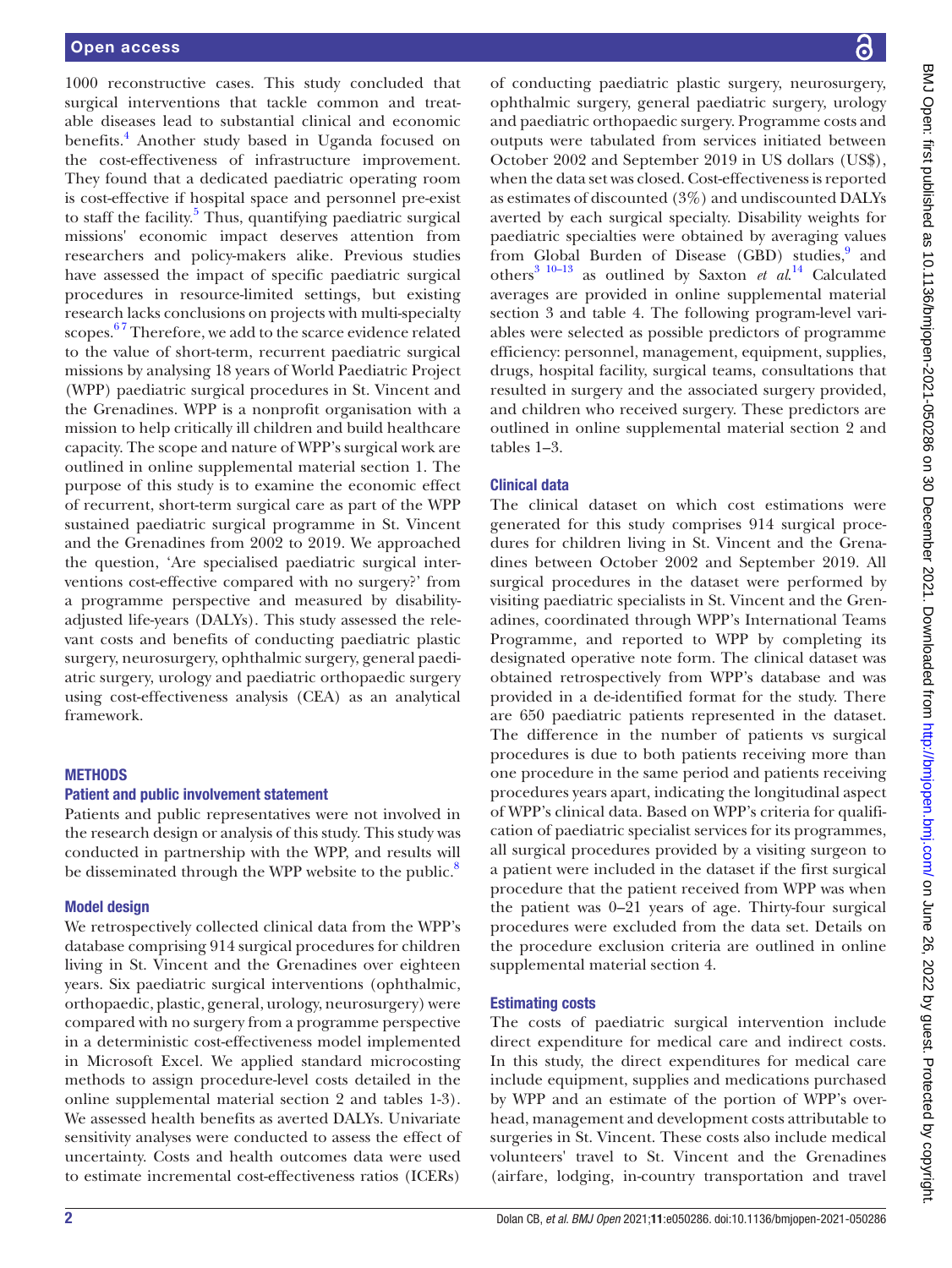insurance), and a portion of WPP St. Vincent staff salaries as well as the documented value of donated volunteer time, equipment, supplies and medications as reported by donor companies. Indirect costs arising from morbidity and mortality, such as time costs, are commonly included in economic evaluations.[15](#page-6-9) In this study, we only focused on the direct costs related to the surgical intervention, as the WHO recommends excluding indirect costs from the primary analysis but including them in the secondary analysis if available.<sup>[16](#page-6-10)</sup>

All surgical procedures considered in this study were performed free of charge to the patients. The patients also had access to necessary preoperative, postoperative and inpatient care at the same public hospital where healthcare is provided within a free healthcare system, apart from nominal fees for medications for patients over 16. Because patients are not charged for these services, no billing system tracks the actual cost of the surgical procedures that WPP directly facilitates. There is no billing system between WPP and the host hospital to enable the facility's surgical procedures. Therefore, WPP conducted comprehensive accounting of individual resources required to deliver paediatric surgical interventions and assigned each a value using standard micro-costing methods.<sup>17</sup> In summary, WPP estimated a total cost for each surgical procedure in the clinical dataset, representing (1) the costs incurred by WPP to facilitate the team of medical volunteers, (2) WPP's operational costs and (3) an estimate of the market value of the medical volunteers' donated services and the host hospital's facilities. Microcosting methods must be clearly described as resources that are likely to be identified and categorised in diverse ways by researchers with varying analytic perspectives.[18](#page-6-12) Additional details on microcosting methods, including tables outlining costs, are included in [online supplemental material section 2](https://dx.doi.org/10.1136/bmjopen-2021-050286).

## Estimating benefits of paediatric surgical interventions

To quantitatively measure the impact of surgical care, the outcome was calculated as DALYs averted. In the context of this research, the DALY captures the impact of paediatric surgical intervention by measuring the shortfall from a healthy life. Five DALYs, for example, can be interpreted as 5years of healthy life lost. Therefore, paediatric surgical intervention benefits can be described in terms of the DALYs averted by the surgical procedure. Although an imperfect measure criticised for not considering contextual variables, $^{19}$  the DALY is widely promoted by the World Bank and WHO.<sup>20 21</sup> Selecting DALYs averted as a measure of surgical care's impact provides results comparable to other burdens of disease studies and will help determine where paediatric surgical care fits within other global health priorities.<sup>[20](#page-6-14)</sup>

In economic analyses, the predominant argument is that it is necessary to adjust the data because we value costs and benefits differently depending on when they occur.<sup>17</sup> For this reason, costs and benefits are discounted using a widely accepted standard discount rate of  $3\%$ .<sup>17</sup> However,

this argument is controversial because it may overvalue the future costs and health benefits of interventions.<sup>[22](#page-6-15)</sup> Therefore, we present DALYs in two ways: (1) DALYs without discounting and (2) DALYs with discounting. In both cases, we applied no age weighting. Disability weights are critical to the DALY calculation because a weighting factor is applied that reflects the severity of a disease on a scale from zero (perfect health) to one (death). Due to many surgical conditions and interventions, assigning disability weights and surgical care values is challenging. $^{20}$  Also, the impairment associated with each condition depends on social and cultural variables. $20$  Ideally, disability weights specific to St. Vincent and the Grenadines, as well as WPP programmes, would be available. Given that these are unavailable, we adopted an alternative approach to calculating disability weights by taking a simple average for each specialty across multiple procedures. Disability weights for paediatric specialties were obtained by aver-aging values from GBD studies<sup>[10 23](#page-6-16)</sup> and others,  $3\frac{11-13}{11-13}$  as outlined by Saxton *et al*. [14](#page-6-8) Average disability weights for paediatric surgical specialties ranged from 0.076 for orthopaedics to 0.562 for neurosurgery. The DALY calculation is provided in [online supplemental material section](https://dx.doi.org/10.1136/bmjopen-2021-050286)  [5](https://dx.doi.org/10.1136/bmjopen-2021-050286). Developing a more rigorous methodological approach that uses the average value for disability weights and the value of surgical care could facilitate a more detailed analysis of surgical services. $20$  At a minimum, further research could use a weighted average that considers the percentage of the total within each class of surgery associated with each of these procedures. This would require information on the percentage distribution of procedure type within each specialty unavailable in our data set.

## Estimating cost-effectiveness

We divided the total costs by the total DALYs averted (discounted or undiscounted, respectively) to determine each surgical specialty's ICER. We also present the ICER for all interventions together. To determine whether the surgical intervention is cost-effective, the ICER is assessed against a general value. A commonly employed threshold to gauge the magnitude of the monetary estimates presented compares ICERs to 1–3 times gross domestic product (GDP) per capita.[16 24](#page-6-10) In resource-constrained settings, this approach has significant shortcomings, including obscuring meaningful comparisons, easy attainment of thresholds, a reliance on untested assumptions, and inadequate appraisal of affordability. $25$  Therefore, we adopted a more recent approach to determining costeffectiveness by considering interventions with ICERs of <50% of St.Vincent and the Grenadines 2019 (GDP per capita; 0.5×US\$7457.24=US\$3736.91) to be cost-effective rather than the  $1-3$  GDP rule.<sup>26 27</sup> The use of half GDP per capita to estimate the cost-effectiveness has appeared in a paper assessing the cost-effectiveness of diagnostic HIV infection in South Africa.<sup>[28](#page-6-19)</sup> In addition, the half of GDP per capita approach was referenced in the Disease Control Priorities three as an example in resource-limited settings.<sup>[29](#page-6-20)</sup>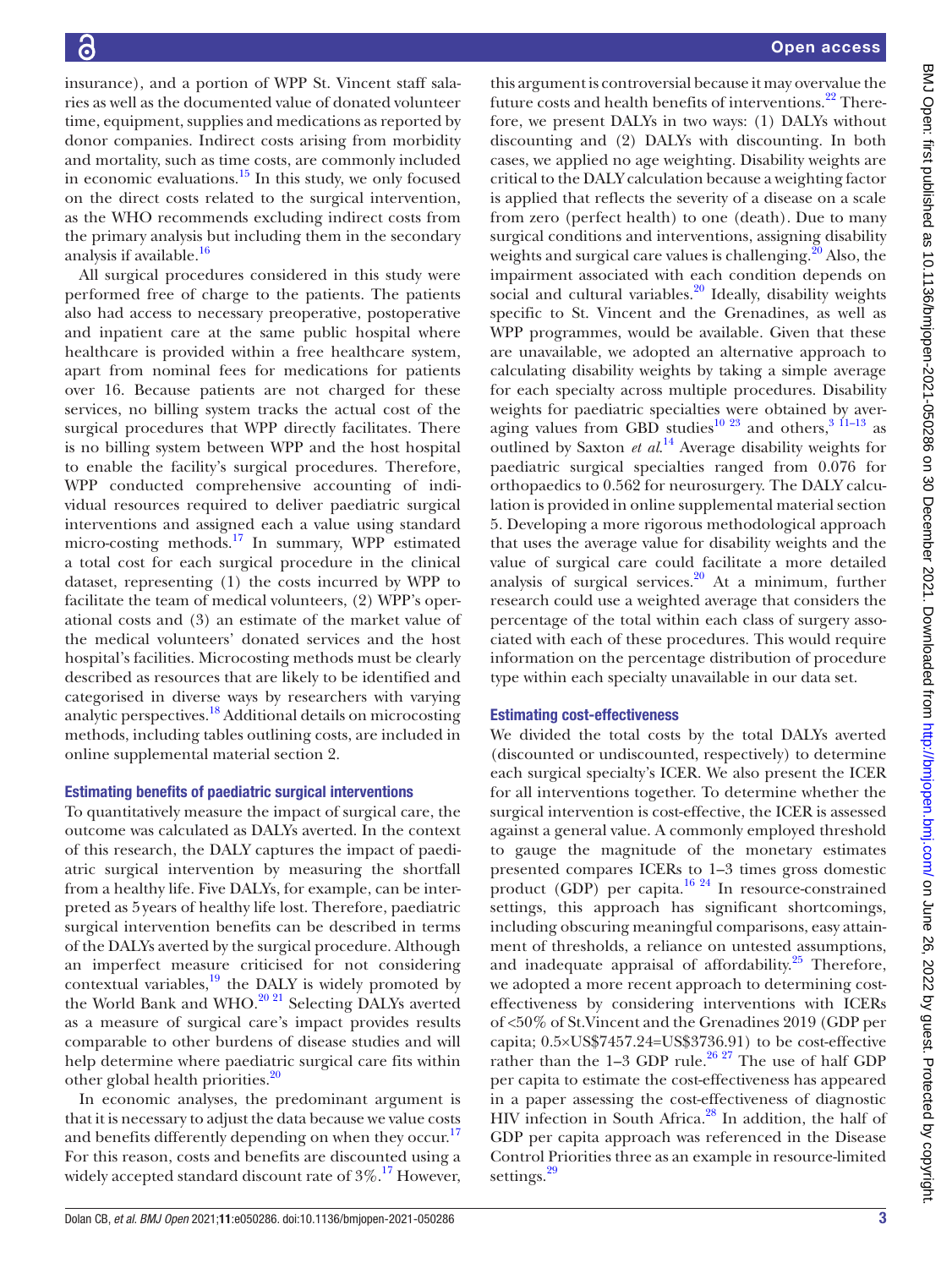<span id="page-3-0"></span>

| Table 1<br>Descriptive statistics of procedures |             |            |  |  |  |  |  |
|-------------------------------------------------|-------------|------------|--|--|--|--|--|
| <b>Characteristics</b>                          |             |            |  |  |  |  |  |
| No of procedures                                | 914         |            |  |  |  |  |  |
| Mean age in years                               | 7.94        |            |  |  |  |  |  |
| Age yrs (range)                                 | $0 - 24.25$ |            |  |  |  |  |  |
|                                                 | Count       | Percentage |  |  |  |  |  |
| Female                                          | 434         | 48         |  |  |  |  |  |
| Male                                            | 470         | 51         |  |  |  |  |  |
| Unknown                                         | 10          | 1          |  |  |  |  |  |
| Medical specialty                               |             |            |  |  |  |  |  |
| Plastic surgery                                 | 193         | 21         |  |  |  |  |  |
| Neurosurgery                                    | 46          | 5          |  |  |  |  |  |
| Ophthalmic surgery                              | 255         | 28         |  |  |  |  |  |
| Ped general surgery                             | 141         | 15         |  |  |  |  |  |
| Urology                                         | 54          | 6          |  |  |  |  |  |
| Orthopaedic                                     | 225         | 25         |  |  |  |  |  |

## RESULTS **Procedures**

Of the 914 procedures [\(table](#page-3-0) 1), 48% were performed on females and 51% on males. The average age of patients during procedures was 7.94 years, with an SD of 5.96. The youngest recorded patient was less than 1month at the time of their procedure, and the oldest was 24.25 years. WPP performed 46 neurosurgery procedures, 255 ophthalmology procedures, 225 orthopaedic surgeries, 141 general paediatric surgeries, 193 plastic surgeries and 54 urology procedures. Common procedures included strabismus correction, hydrocephalus shunting, hernia repair, spinal fusion and cleft palate repair.

## **Costs**

Results are presented in 2019 US dollars (US\$). The total cost of all 914 procedures conducted by the WPP in St. Vincent and the Grenadines was US\$15 250 189.97, with an average cost per procedure of US\$16685 [\(table](#page-3-1) 2).

<span id="page-3-1"></span>

| <b>Table 2</b> Cost distribution (USUS\$) |                              |          |  |  |  |
|-------------------------------------------|------------------------------|----------|--|--|--|
| <b>Characteristics</b>                    | Value                        | Mean     |  |  |  |
| No of procedures                          | 914                          |          |  |  |  |
| Total cost (US\$)                         | US\$15 250 189.97            | 16685    |  |  |  |
| Range (US\$) (min-max)                    | US\$9791.78-<br>US\$72845.76 |          |  |  |  |
| Total gifts in kind (US\$)                | US\$11 370 965.82            |          |  |  |  |
| Cost per medical specialty (US\$)         |                              |          |  |  |  |
| Neurosurgery                              | US\$1 059 737.84             | 23037.78 |  |  |  |
| Ophthalmology                             | US\$3 035 583.29             | 11904.25 |  |  |  |
| Orthopaedic                               | US\$5 376 974.24             | 23897.66 |  |  |  |
| Ped general                               | US\$2 287 408.19             | 16222.75 |  |  |  |
| Plastic surgery                           | US\$2 673 862.54             | 13854.21 |  |  |  |
| Urology                                   | US\$16623.87                 | 15122.66 |  |  |  |

| Total                  | 914 | 15300 | 5815 |  |
|------------------------|-----|-------|------|--|
| Neurosurgery           | 46  | 1979  | 729  |  |
| Urology                | 54  | 272   | 106  |  |
| Ped general surgery    | 141 | 4079  | 1544 |  |
| <b>Plastic surgery</b> | 193 | 2778  | 1075 |  |
| Orthopaedic            | 225 | 1374  | 544  |  |
| Ophthalmic surgery     | 255 | 4818  | 1817 |  |

DALYs, disability-adjusted life years.

<span id="page-3-2"></span>**Surgical** intervention

The lowest cost for a procedure was US\$9791.78, with the highest being US\$72845.76. By total cost, the most expensive medical specialty was orthopaedic surgeries, which consisted of 35.3% (US\$5 376 974.24) of the total cost for all the procedures. An orthopaedic procedure's average cost was US\$23 897.66; these procedures were used to help relieve diagnoses of clubfeet, scoliosis and various other orthopaedic conditions. The medical specialty with the highest average cost per procedure was neurosurgery; however, this discipline saw the second-lowest total cost and the lowest number of procedures.

# Estimated effects: DALYs averted

[Table](#page-3-2) 3 provides estimates of discounted (3%) and undiscounted DALYs averted by each surgical specialty. There were 5815 total discounted DALYs averted by the six programmes. The top three (with 3% discounting) were ophthalmic surgery (US\$1817), general paediatric surgery (US\$1544) and plastic surgery (US\$1075). [Table](#page-3-2) 3 further shows that the surgical interventions together led to US\$15300 undiscounted DALYs averted, with ophthalmic surgery averting the most DALYs and urology averting the least.

## Cost-effectiveness of paediatric surgeries

[Table](#page-4-0) 4 presents the ICERs for each surgical specialty and all specialties together, with or without discounting both costs and DALYs. All financial data were standardised to 2019 using the World Bank's consumer price index conversion factors[.27](#page-6-21) The undiscounted cost per DALY averted ranged from approximately US\$551 for neurosurgery to US\$4031 for orthopaedic surgery. The cost per DALY averted with discounting ranged from US\$1453 for neurosurgery to US\$9892 for orthopaedic surgery. Together, the cost per DALY averted is US\$1027 without discounting and US\$2622 with discounting. Most of the paediatric surgical conditions assessed are cost-effective with and without discounting, yielding cost per DALY estimates that are less than <50% of St.Vincent and the Grenadines 2019 GDP 2019 GDP per capita—only undiscounted orthopaedic surgeries had cost per DALY of more than 50% GDP per capita. With discounting,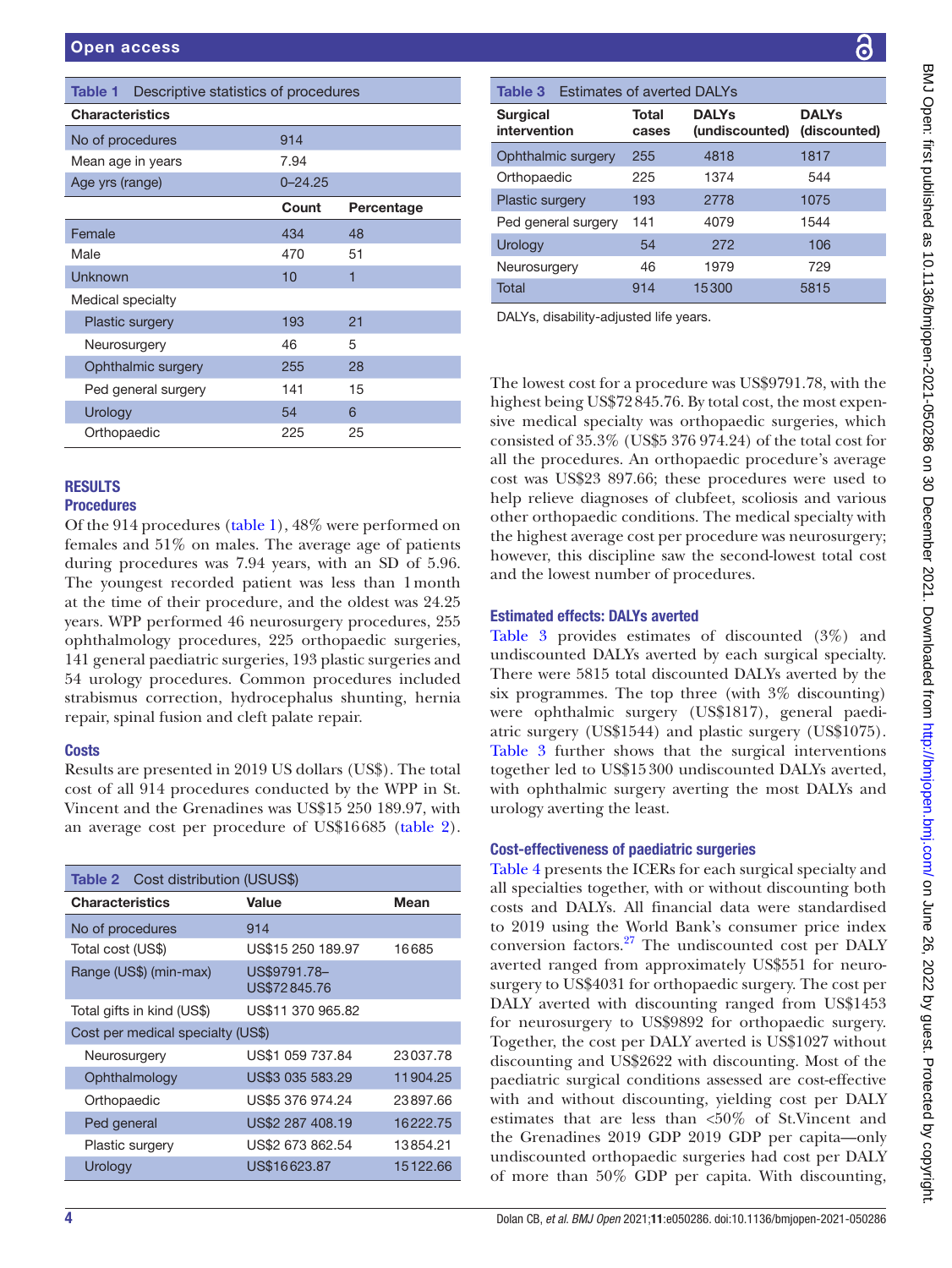<span id="page-4-0"></span>

| Incremental cost-effectiveness ratios<br>Table 4 |                          |             |                                 |                           |             |                                 |  |
|--------------------------------------------------|--------------------------|-------------|---------------------------------|---------------------------|-------------|---------------------------------|--|
|                                                  | <b>Undiscounted</b>      |             |                                 | <b>Discounted</b>         |             |                                 |  |
| <b>Specialty</b>                                 | Total cost (2019<br>USD) | <b>DALY</b> | <b>Cost per DALY</b><br>averted | Total cost (2019)<br>USD) | <b>DALY</b> | <b>Cost per DALY</b><br>averted |  |
| Cranofacial/plastic surgery                      | 2 754 078.42             | 2778.00     | 991.39                          | 2 673 862.54              | 1074.73     | 2487.94                         |  |
| Neurosurgery                                     | 1 091 529.97             | 1979.00     | 551.56                          | 1 059 737.84              | 729.29      | 1453.10                         |  |
| Opthalmic surgery                                | 3 126 650.79             | 4818,00     | 648.95                          | 3 035 583.29              | 1817.20     | 1670.47                         |  |
| Ped general surgery                              | 2 356 030.44             | 4079.00     | 577.60                          | 2 2 8 7 4 0 8 1 9         | 1544.00     | 1481.48                         |  |
| Urology                                          | 841122.59                | 272.00      | 3092.36                         | 816623.87                 | 106.46      | 7670.64                         |  |
| Orthopaedic                                      | 5 538 283.47             | 1374.00     | 4030.77                         | 5.376.974.24              | 543.58      | 9891.77                         |  |
| All cases                                        | 15 707 695.67            | 15 300.00   | 1026.65                         | 15 250 189.97             | 5815.27     | 2622.44                         |  |

DALYs, disability-adjusted life-years.

urology and orthopaedic surgeries exceeded the costeffectiveness threshold.

Interventions with ICERs of <50% of St.Vincent and the Grenadines 2019 (GDP per capita; 0.5×US\$7473.83=US\$3736.91) were considered to be cost-effective

### Sensitivity analysis

The base case ICER for the various paediatric surgical interventions were US\$1453.10 for neurosurgery; US\$1670.47 for ophthalmic surgery; US\$9891.77 for orthopaedic surgery; US\$1481.48 for general paediatric surgery; US\$2487.94 for plastic surgery and US\$7670.64 for urological surgery. A one-way sensitivity analysis was conducted to address uncertainty. The ICER variations are summarised as a table and tornado diagrams in [online supplemental material section 6, table 5 and](https://dx.doi.org/10.1136/bmjopen-2021-050286) [figures 6.1-6.6.](https://dx.doi.org/10.1136/bmjopen-2021-050286) The ICER's most influential drivers are the lower-bound disability weights in paediatric surgeries and discounting at 5% with no age weighting.

#### Building on local infrastructure

WPP coordinates paediatric surgical missions to St. Vincent and the Grenadines because the country's population is too small to generate the caseload necessary to attract and retain dedicated paediatric specialised surgeons. While partnering with the Ministry of Health to administer a surgical fellowship is beyond the scope of WPP's mission, the organisation does partner with local surgeons to provide equipment and operate in emergencies when paediatric specialists are not available. WPP teams also invite surgeons from other Eastern Caribbean regions to take part in surgical missions. Recognising the limitations of developing genuinely sustainable local paediatric surgical practices in small-population settings, the WPP model has evolved to serve as a critical complement to the local healthcare system's surgical services, with the surgical training and development for local providers as an additional targeted benefit provided to the country.

## **DISCUSSION**

According to the World Bank, St. Vincent and the Gren-adines moved from a lower-MIC to upper-MIC in 2003.<sup>[30](#page-6-22)</sup> However, given very small population sizes and geographical isolation, these Eastern Caribbean countries are incredibly resource-constrained from the standpoint of health resources, even if the national Gross national income (GNI) reflects a higher classification. For example, St. Vincent and the Grenadines lacks advanced diagnostic imaging, paediatric surgical subspecialists, and paediatric intensive care, all of which one would expect to see in a non-resource constrained health system. This analysis establishes the cost-effectiveness of most WPP surgical interventions in St. Vincent and the Grenadines compared with no surgical intervention. The results demonstrate that short-term, recurrent paediatric surgical interventions can yield substantial economic benefits in this limited resource setting. Other studies have found that paediatric surgical interventions are highly costeffective in other resource-constrained settings, including Africa, Asia, Latin America and the Caribbean.<sup>3 11 14 21 31-33</sup>

However, like Hughes *et al* our study focuses on the cost-effectiveness of surgeries undertaken by charitable organisations.[4](#page-6-3) A recent systematic review of charitable surgical platforms found that short-term temporary surgical missions should be limited to areas and conditions for which no other surgical delivery platform is available.<sup>34</sup> Our results indicate that WPP generates economic benefits that outweigh the programme and other costs associated with such interventions in St. Vincent and the Grenadines. In the case of WPP, surgical teams that deliver the interventions are mainly based in the US. The costs associated with such teams could be relatively higher than for teams based at the location of interventions. That could explain the somewhat higher ICER in our study, compared with those from other studies elsewhere of under approximately US\$2020 (2015 US\$) per DALY averted for 29 studies reported in Saxton.<sup>[14](#page-6-8)</sup> In order to determine cost-effectiveness, our ICERs were evaluated against a predefined decision rule. We adopted half of GDP per capita as a rule of thumb to estimate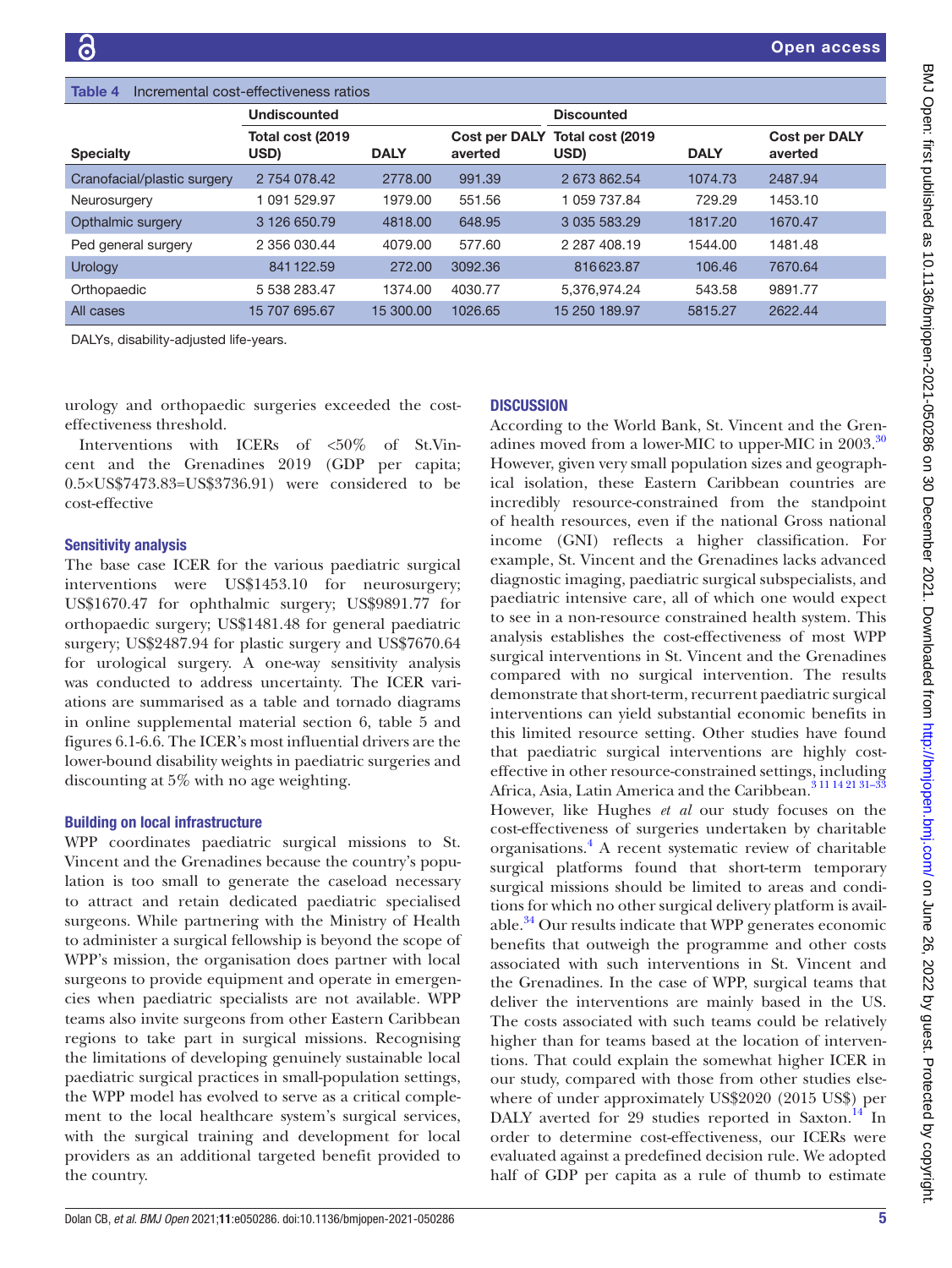the cost-effectiveness based on significant shortcomings in the 1–3 GDP per capita approach. $25\frac{25}{6}$  According to recent research by Ochalek, applying a 3× GDP per capita approach to assess the cost-effectiveness of interventions results in an underestimate of health opportunity costs for 100% of upper-MICs such as St.Vincent and the Grenadines, and 1× GDP per capita underestimates health opportunity costs for 87% for these countries. Adoption of a 1–3 GDP per capita approach can result in decisions that, according to Ochalek, 'displaces more health than (the interventions) generate.<sup>35</sup> Using a  $0.5 \times$  GDP per capita approach minimises this bias and more accurately reflects health opportunity costs in that these costs are only underestimated in  $31\%$  of upper-MICs.<sup>35</sup> That notwithstanding, majority of the ICERs in St. Vincent and the Grenadines still represent good value for money, even after accounting for changes in disability weights and discount rates.

There are vast disparities in the methodology used to establish the cost-effectiveness of global surgery.<sup>15 36</sup> To increase the methodologic rigour and to encourage the reconciliation of the differences among divergent guidelines in the field of global surgery CEAs, we employed Shrime's checklist for global surgery in the design of our study [\(online supplemental material section 7](https://dx.doi.org/10.1136/bmjopen-2021-050286) and table  $6$ ).<sup>15</sup> Of course, there are limitations to this type of research, including dependence on a range of assumptions. It is essential to denote the assumptions under which the primary analysis was performed. We assumed that every child who received surgery was cured without complications. This assumption was based on the observed rates of complications in the past 5years. A frequent criticism of medical mission trips is the lack of follow-up that occurs post-operatively, as the travelling surgeons leave shortly after their cases and cannot follow these patients long-term to take care of complications. WPP has prioritised ongoing programme monitoring and evaluation as a key component of programme operations by using a custom-designed database to track all patients up to the age of 21. This database is also a key reporting source for ongoing programme monitoring and quality improvement, disease trend analysis and strategic decision making about new programme development. This quantitative data are coupled with qualitative information acquired through surveys, questionnaires, and ongoing dialogue with patients, partners and other stakeholders. Patient follow-up is generally managed through existing relationships with paediatricians or specialists.

In most cases, referrals come from the patients' physicians, and those practitioners generally manage immediate postoperative follow-up care. In-country staff also follow-up on postoperative imaging/lab requests and ongoing consultation with WPP treating physician regarding patient follow-up and any specific issues that arise throughout the year. WPP volunteers also provide telehealth services to ensure adequate follow-up and positive outcomes. Longer term, many patients will return for consultation with WPP volunteer physicians during future

surgical missions or be referred to advanced care in the US. In nearly all cases, WPP is aware of a patient's death. In most cases of serious postoperative complications, WPP is also aware. This assumption was based on the observed rates of complications in the past 5years. A significant limitation to highlight is the selection of disability weights used in this analysis. We assumed that surgical specialties could be generalised to a single average disability weight which is a strong assumption given that overgeneralisation could result in an inaccurate representation of the spectrum of disability associated with the surgical conditions. This approach does alleviate some methodological limitations by providing consistency in categorisation by surgical specialty; it is not a perfect solution. Ideally, disability weights specific to St. Vincent and the Grenadines, as well as WPP programmes, would be available.

Given that these are unavailable, we adopted an alternative approach to calculating disability weights by taking a simple average for each specialty across multiple procedures. The references for disability weights are provided in [online supplemental material section 8.](https://dx.doi.org/10.1136/bmjopen-2021-050286) At a minimum, further research could use a weighted average that considers the percentage of the total within each class of surgery associated with each of these procedures. This would require information on the percentage distribution of procedure type within each specialty unavailable in our data set. To explore how sensitive our ICERs are to the choice of disability weights, we varied the weights (using minimum and maximum for the categories) in the sensitivity analysis. Finally, we assumed that patients are de facto travelling to the US to get surgery under US surgical costs. Calculating paediatric surgical interventions' costs requires that information be available on all significant direct expenditures and indirect costs. No such comprehensive data are available. We attempt to derive a roughly comparable cost to what similar services would cost in the US. More rigorous, detail-informed methodologies are warranted, therefore, cost estimates should be viewed as a starting point for the sensitivity analysis. The WPP used a microcosting framework led by a physician experienced in the healthcare revenue cycle to obtain the best possible cost data. The team measured this data's credibility using procedure documentation from surgical teams and facilities and consulted with medical practices to validate these estimates against averages of the physician and hospital systems reported values of services provided. Most of the potential variation in costs comes from the estimates of our medical volunteers' donated services which were selfreported and may bias the results by being overestimated.

Next, we focus on the limitations of the methodological approach; this analysis may underestimate paediatric surgical intervention benefits since the CEA's analytical structure is only designed to reflect the DALY. A DALYbased approach estimates future disability diverted after a surgical intervention but fails to capture the years lived with an untreated disability before the intervention occurred.[37](#page-7-2) Finally, we note that this analysis's perspective (ie, programme) did not allow for assessing the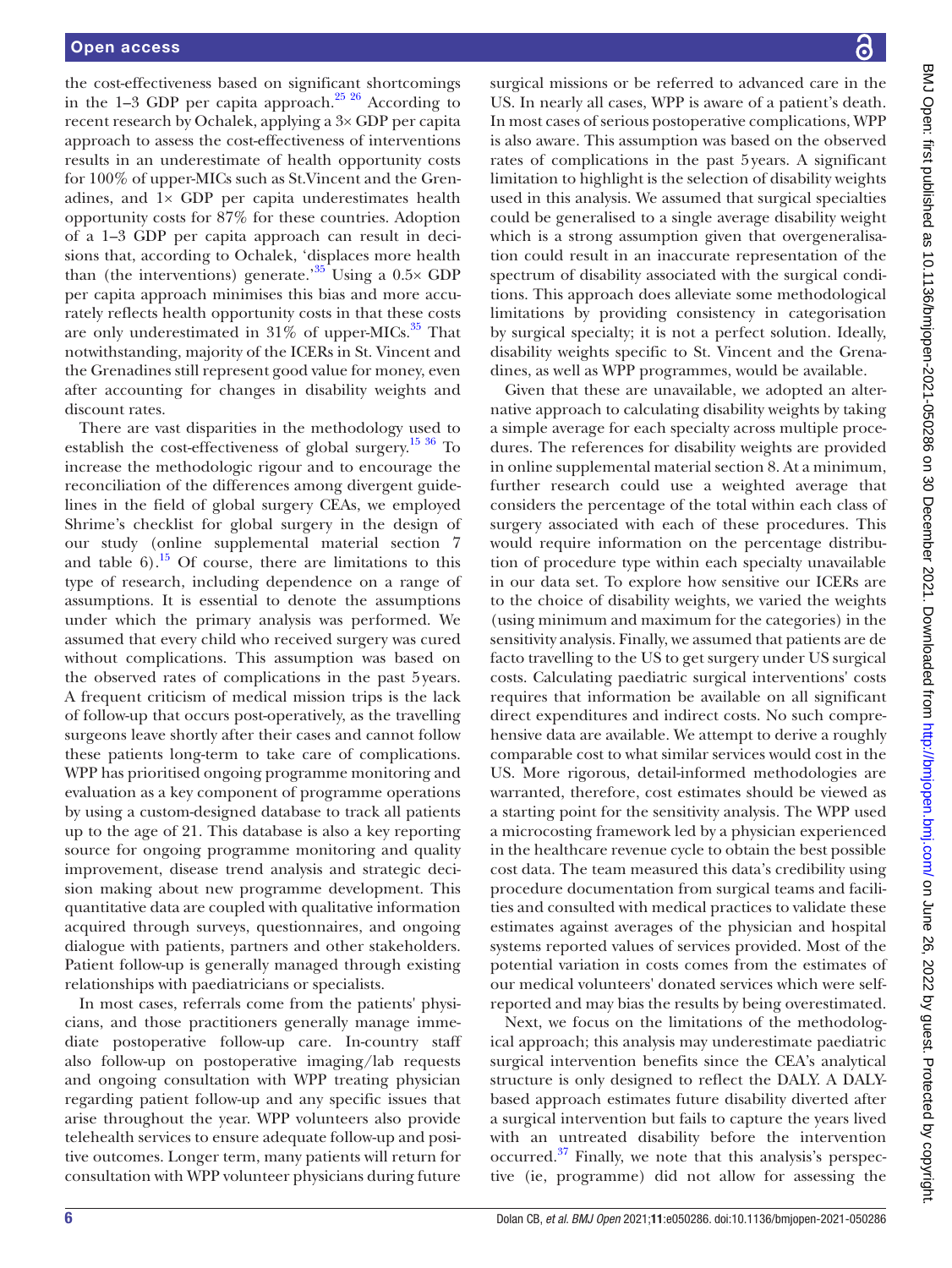cost-effectiveness from government or societal perspectives, though accounting for issues such as affordability, budget fairness, and feasibility would have provided a more comprehensive assessment.<sup>[38](#page-7-3)</sup>

In conclusion, we reviewed the data and calculated the averted DALYs and cost-effectiveness for paediatric surgical procedures performed by WPP. We found that short-term, recurrent surgical interventions can yield substantial economic benefits in this limited resource setting. Results indicate that large health gains have been achieved, by alleviating the health burden that faces the patients WPP treats, in interventions that represent good value for money. These results support the need to scale up surgical services for children as an essential component of addressing the total GBD.

Acknowledgements The authors would like to thank Ava Yap, Yasmine Yousef, and Ridhi Sareen for refining and strengthening this research through their thoughtful reviews.

Contributors CD, JN, ER and BR and conceived of the presented idea. ER, BR and BC prepared the data. CD, JN, CC and SAA developed the design and performed the analysis. CD and JN verified the analytical methods. All authors discussed the results and contributed to the final manuscript. CD acted as the guarantor.

Funding This research was supported by the World Paediatric Project (#790621).

Patient consent for publication Not applicable.

Ethics approval This research was approved by the William and Mary Institutional Review Board (PHSC-2019-08-15-13804-cbdolan).

Provenance and peer review Not commissioned; externally peer reviewed.

Data availability statement Data are available on reasonable request. The patient-level data are proprietary to the World Paediatric Project, but aggregate level data is available on request from the corresponding author.

Supplemental material This content has been supplied by the author(s). It has not been vetted by BMJ Publishing Group Limited (BMJ) and may not have been peer-reviewed. Any opinions or recommendations discussed are solely those of the author(s) and are not endorsed by BMJ. BMJ disclaims all liability and responsibility arising from any reliance placed on the content. Where the content includes any translated material, BMJ does not warrant the accuracy and reliability of the translations (including but not limited to local regulations, clinical guidelines, terminology, drug names and drug dosages), and is not responsible for any error and/or omissions arising from translation and adaptation or otherwise.

Open access This is an open access article distributed in accordance with the Creative Commons Attribution Non Commercial (CC BY-NC 4.0) license, which permits others to distribute, remix, adapt, build upon this work non-commercially, and license their derivative works on different terms, provided the original work is properly cited, appropriate credit is given, any changes made indicated, and the use is non-commercial. See: [http://creativecommons.org/licenses/by-nc/4.0/.](http://creativecommons.org/licenses/by-nc/4.0/)

#### ORCID iDs

Carrie B Dolan <http://orcid.org/0000-0002-4445-7075> Justice Nonvignon <http://orcid.org/0000-0002-5265-2209>

#### <span id="page-6-0"></span>**REFERENCES**

- 1 World Health Organization. Tracking universal health coverage: 2017 global monitoring report 2017.
- <span id="page-6-1"></span>2 Raj M, Paul M, Sudhakar A, *et al*. Micro-economic impact of congenital heart surgery: results of a prospective study from a limited-resource setting. *[PLoS One](http://dx.doi.org/10.1371/journal.pone.0131348)* 2015;10:e0131348.
- <span id="page-6-2"></span>3 Poenaru D, Pemberton J, Frankfurter C, *et al*. Quantifying the disability from congenital anomalies averted through pediatric surgery: a cross-sectional comparison of a pediatric surgical unit in Kenya and Canada. *[World J Surg](http://dx.doi.org/10.1007/s00268-015-3103-8)* 2015;39:2198–206.
- <span id="page-6-3"></span>4 Hughes CD, Babigian A, McCormack S, *et al*. The clinical and economic impact of a sustained program in global plastic surgery:

valuing cleft care in resource-poor settings. *[Plast Reconstr Surg](http://dx.doi.org/10.1097/PRS.0b013e318254b2a2)* 2012;130:87e–94.

- <span id="page-6-4"></span>5 Yap A, Cheung M, Muzira A, *et al*. Best buy in public health or luxury expense?: The cost-effectiveness of a pediatric operating room in Uganda from the societal perspective. *[Ann Surg](http://dx.doi.org/10.1097/SLA.0000000000003263)* 2021;273:379.
- <span id="page-6-5"></span>6 Alkire B, Hughes CD, Nash K, *et al*. Potential economic benefit of cleft lip and palate repair in sub-Saharan Africa. *[World J Surg](http://dx.doi.org/10.1007/s00268-011-1055-1)* 2011;35:1194–201.
- 7 Corlew DS. Estimation of impact of surgical disease through economic modeling of cleft lip and palate care. *[World J Surg](http://dx.doi.org/10.1007/s00268-009-0198-9)* 2010;34:391–6.
- <span id="page-6-6"></span>8 World Pediatric Project. Home page, 2021. Available: [https://www.](https://www.worldpediatricproject.org/) [worldpediatricproject.org/](https://www.worldpediatricproject.org/) [Accessed 22 Jul 2021].
- <span id="page-6-7"></span>9 World Health Organization. *The global burden of disease: 2004 update*. World Health Organization, 2008.
- <span id="page-6-16"></span>10 Salomon JA, Haagsma JA, Davis A, *et al*. Disability weights for the global burden of disease 2013 study. *[Lancet Glob Health](http://dx.doi.org/10.1016/S2214-109X(15)00069-8)* 2015;3:e712–23.
- 11 Shillcutt SD, Sanders DL, Teresa Butrón-Vila M, *et al*. Costeffectiveness of ingunial hernia surgery in northwestern Ecuador. *[World J Surg](http://dx.doi.org/10.1007/s00268-012-1808-5)* 2013;37:32–41.
- 12 Gosselin RA, Gialamas G, Atkin DM. Comparing the costeffectiveness of short orthopedic missions in elective and relief situations in developing countries. *[World J Surg](http://dx.doi.org/10.1007/s00268-010-0947-9)* 2011;35:951–5.
- 13 Wang L, Wen H, Feng X, *et al*. Analysis of economic burden for patients with cystic echinococcosis in five hospitals in northwest China. *[Trans R Soc Trop Med Hyg](http://dx.doi.org/10.1016/j.trstmh.2012.09.003)* 2012;106:743–8.
- <span id="page-6-8"></span>14 Saxton AT, Poenaru D, Ozgediz D, *et al*. Economic analysis of children's surgical care in low- and middle-income countries: a systematic review and analysis. *[PLoS One](http://dx.doi.org/10.1371/journal.pone.0165480)* 2016;11:e0165480.
- <span id="page-6-9"></span>15 Shrime MG, Alkire BC, Grimes C, *et al*. Cost-effectiveness in global surgery: pearls, pitfalls, and a checklist. *[World J Surg](http://dx.doi.org/10.1007/s00268-017-3875-0)* 2017;41:1401–13.
- <span id="page-6-10"></span>16 Baltussen RM, Adam T, Tan-Torres Edejer T. *Making choices in health: WHO guide to cost-effectiveness analysis*. World Health Organization, 2003.
- <span id="page-6-11"></span>17 Drummond MF, Sculpher MJ, Claxton K, *et al*. *Methods for the economic evaluation of health care programmes*. Oxford University Press, 2015.
- <span id="page-6-12"></span>18 Charles JM, Edwards RT, Bywater T, *et al*. Micro-costing in public health economics: steps towards a standardized framework, using the incredible years toddler parenting program as a worked example. *[Prev Sci](http://dx.doi.org/10.1007/s11121-012-0302-5)* 2013;14:377–89.
- <span id="page-6-13"></span>19 Reidpath DD, Allotey PA, Kouame A, *et al*. Measuring health in a vacuum: examining the disability weight of the DALY. *[Health Policy](http://dx.doi.org/10.1093/heapol/czg043)  [Plan](http://dx.doi.org/10.1093/heapol/czg043)* 2003;18:351–6.
- <span id="page-6-14"></span>20 Bickler S, Ozgediz D, Gosselin R, *et al*. Key concepts for estimating the burden of surgical conditions and the unmet need for surgical care. *[World J Surg](http://dx.doi.org/10.1007/s00268-009-0261-6)* 2010;34:374–80.
- 21 Gosselin RA, Thind A, Bellardinelli A. Cost/DALY averted in a small hospital in Sierra Leone: what is the relative contribution of different services? *[World J Surg](http://dx.doi.org/10.1007/s00268-005-0609-5)* 2006;30:505–11.
- <span id="page-6-15"></span>22 Haacker M, Hallett TB, Atun R. On discount rates for economic evaluations in global health. *[Health Policy Plan](http://dx.doi.org/10.1093/heapol/czz127)* 2020;35:107–14.
- 23 Salomon JA, Vos T, Hogan DR, *et al*. Common values in assessing health outcomes from disease and injury: disability weights measurement study for the global burden of disease study 2010. *[Lancet](http://dx.doi.org/10.1016/S0140-6736(12)61680-8)* 2012;380:2129–43.
- 24 Edwards C. Cost-effectiveness analysis in practice. In: *Valuing water, valuing livelihoods*. London: IWA Publishing, 2011: 181–97.
- <span id="page-6-17"></span>25 Marseille E, Larson B, Kazi DS, *et al*. Thresholds for the costeffectiveness of interventions: alternative approaches. *[Bull World](http://dx.doi.org/10.2471/BLT.14.138206)  [Health Organ](http://dx.doi.org/10.2471/BLT.14.138206)* 2015;93:118–24.
- <span id="page-6-18"></span>26 Chi Y-L, Blecher M, Chalkidou K, *et al*. What next after GDP-based cost-effectiveness thresholds? *[Gates Open Res](http://dx.doi.org/10.12688/gatesopenres.13201.1)* 2020;4:176.
- <span id="page-6-21"></span>27 International Monetary Fund. Consumer price index, 2019. Available: <https://data.worldbank.org/indicator/FP.CPI.TOTL?locations=US>
- <span id="page-6-19"></span>28 Francke JA, Penazzato M, Hou T, *et al*. Clinical impact and cost-effectiveness of diagnosing HIV infection during early infancy in South Africa: test timing and frequency. *[J Infect Dis](http://dx.doi.org/10.1093/infdis/jiw379)* 2016;214:1319–28.
- <span id="page-6-20"></span>29 Watkins DA, Jamison DT, Mills T. Universal health coverage and essential packages of care 2018.
- <span id="page-6-22"></span>30 World Bank. *World bank country and lending groups*. Washington DC: The World Bank Group, 2020.
- 31 Eeson G, Birabwa-Male D, Pennington M, *et al*. Costs and costeffectiveness of pediatric inguinal hernia repair in Uganda. *[World J](http://dx.doi.org/10.1007/s00268-014-2818-2)  [Surg](http://dx.doi.org/10.1007/s00268-014-2818-2)* 2015;39:343–9.
- 32 Shillcutt SD, Clarke MG, Kingsnorth AN. Cost-effectiveness of groin hernia surgery in the Western region of Ghana. *[Arch Surg](http://dx.doi.org/10.1001/archsurg.2010.208)* 2010;145:954–61.